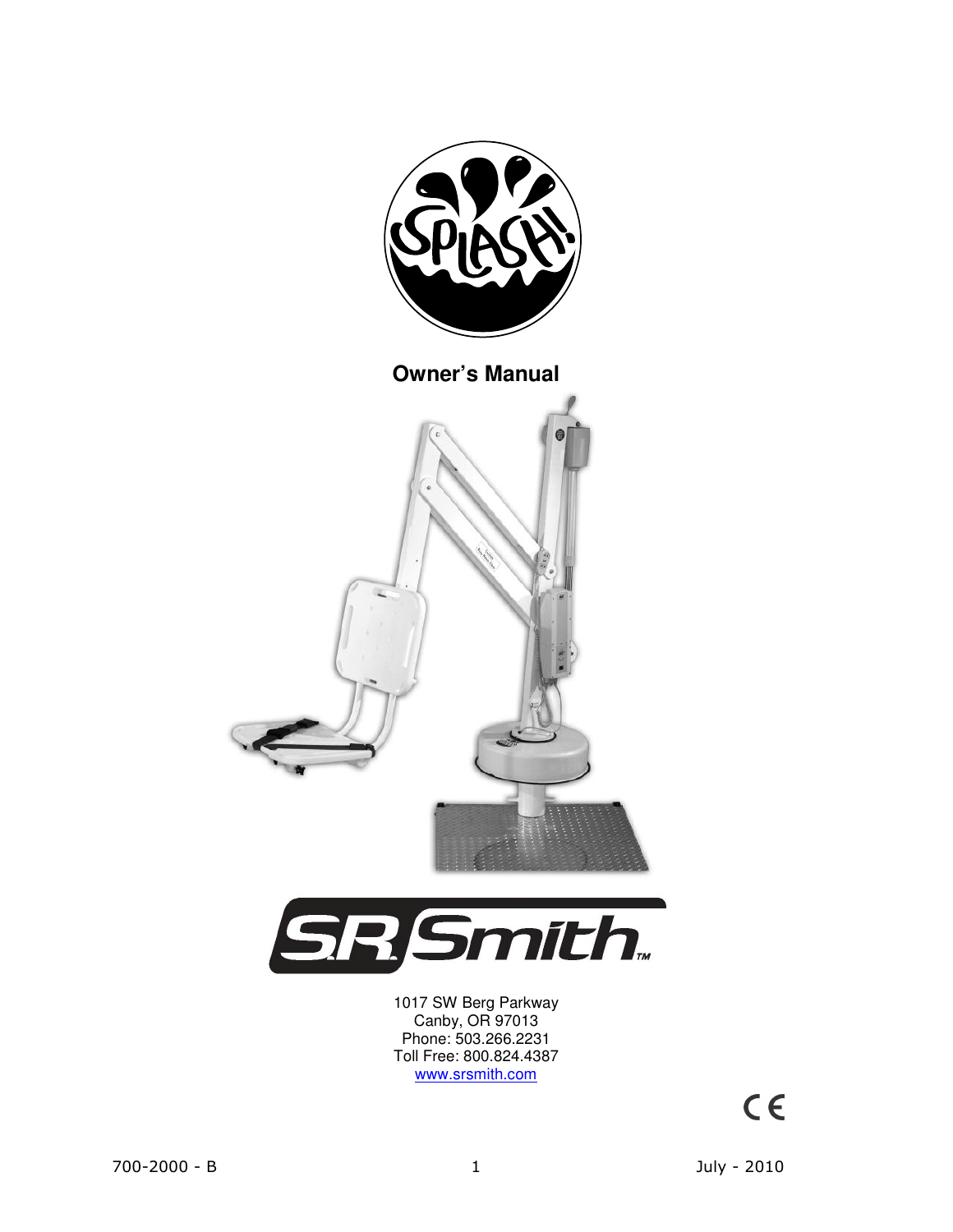## **TABLE OF CONTENTS**

## **Splash! 300-0000/EU - Splash! Hi-Lo 350-0000/EU - Splash! Extended Reach 370-0000/EU - Splash! Spa 375-0000/EU - Splash! ER Hi/Lo 385-0000/EU**

| INTRODUCTION            |  |
|-------------------------|--|
|                         |  |
|                         |  |
|                         |  |
|                         |  |
| TRANSFERRING            |  |
|                         |  |
| <b>BATTERY CHARGING</b> |  |
|                         |  |
|                         |  |
|                         |  |
| LONG TERM STORAGE       |  |
| WARRANTY INFORMATION    |  |
|                         |  |
| <b>SPECIFICATIONS</b>   |  |
|                         |  |
|                         |  |
|                         |  |
| 4. Battery              |  |
|                         |  |
| 6. Noise                |  |
| 7. Materials and Finish |  |
|                         |  |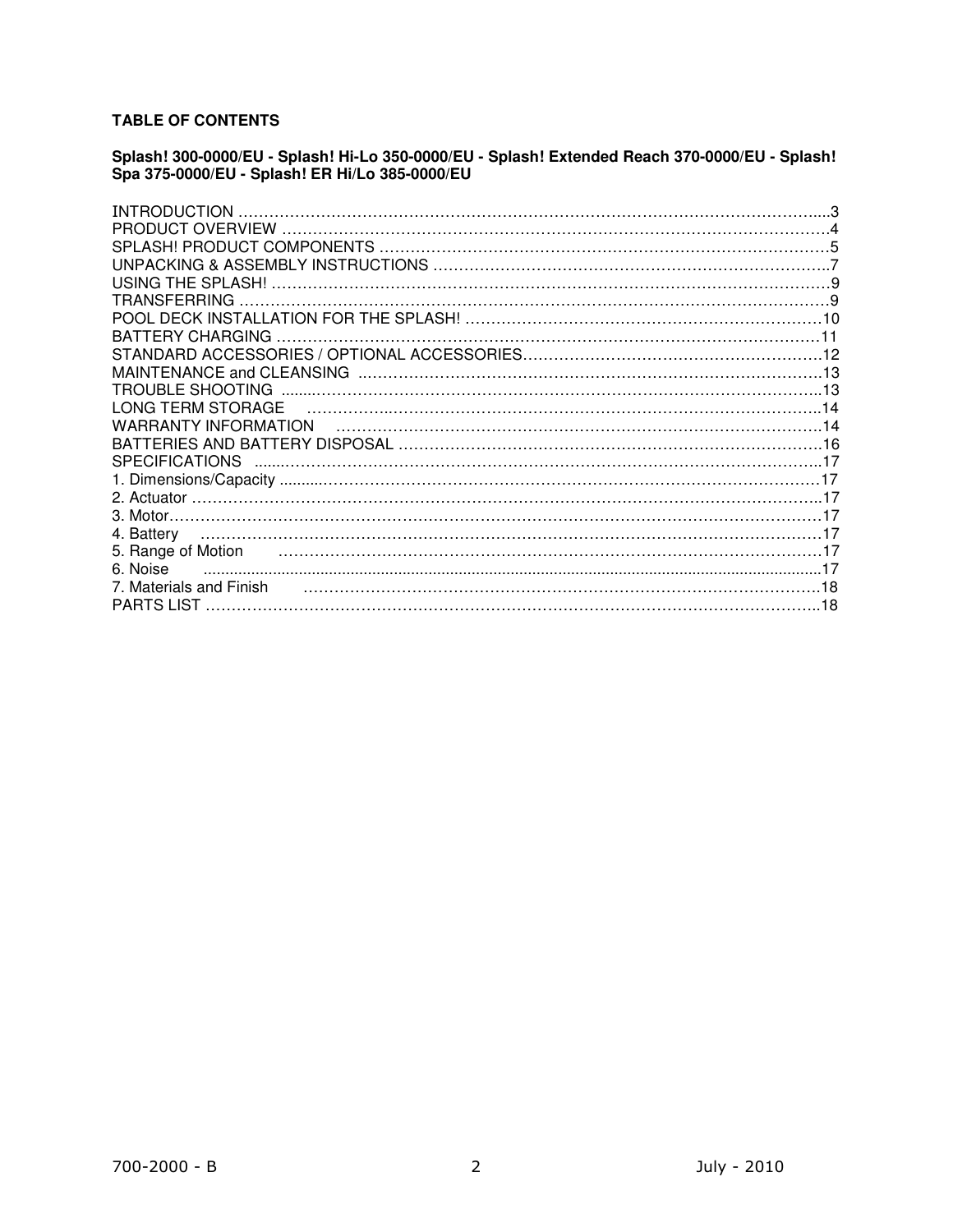## **INTRODUCTION**

The purpose of this document is to provide information relating to the safe operation, care, and maintenance of the **Splash! 300-0000/EU - Splash! Hi-Lo 350-0000/EU - Splash! Extended Reach 370-0000/EU - Splash! Spa 375-0000/EU - Splash! ER Hi/Lo 385-0000/EU** 

Intended Lift User:

All of S.R. Smith's lifts have been designed to assist anyone who has problems entering or exiting a swimming pool or spa - the only restriction is that the User does not exceed the weight limit of the product (300 lb/136 kg to 400 lb/181 kg depending upon model). It is the responsibility of the lift Owner to ensure that the correct safety procedures have been put in place and a risk assessment carried out. If a User is mentally challenged or has severe physical disabilities these issues must be taken into account to determine the number of persons required to complete the transfer onto the seat and the number of persons required to be in the water, ready to receive the User. The correct stabilizing system (seat belt or stability vest) must be attached to the seat and fully fastened and used during each transfer.

Our goal is to provide our customers with the most advanced and innovative designs offering exceptional quality at affordable prices. All of our lifts meet the specifications set forth by the Access Board - ADAAG 2004 (US only), Medical Device Directive, and ISO10535:2006 including repeating the lifting cycle of the hoist (lift) for a total of 11,000 cycles. The lift system and AC powered battery charger complies with EN60601-1-2, 2007/03.

US Patent No. 5,790,995 Splash! and the Splash! logo are registered trademarks of S.R. Smith, LLC.

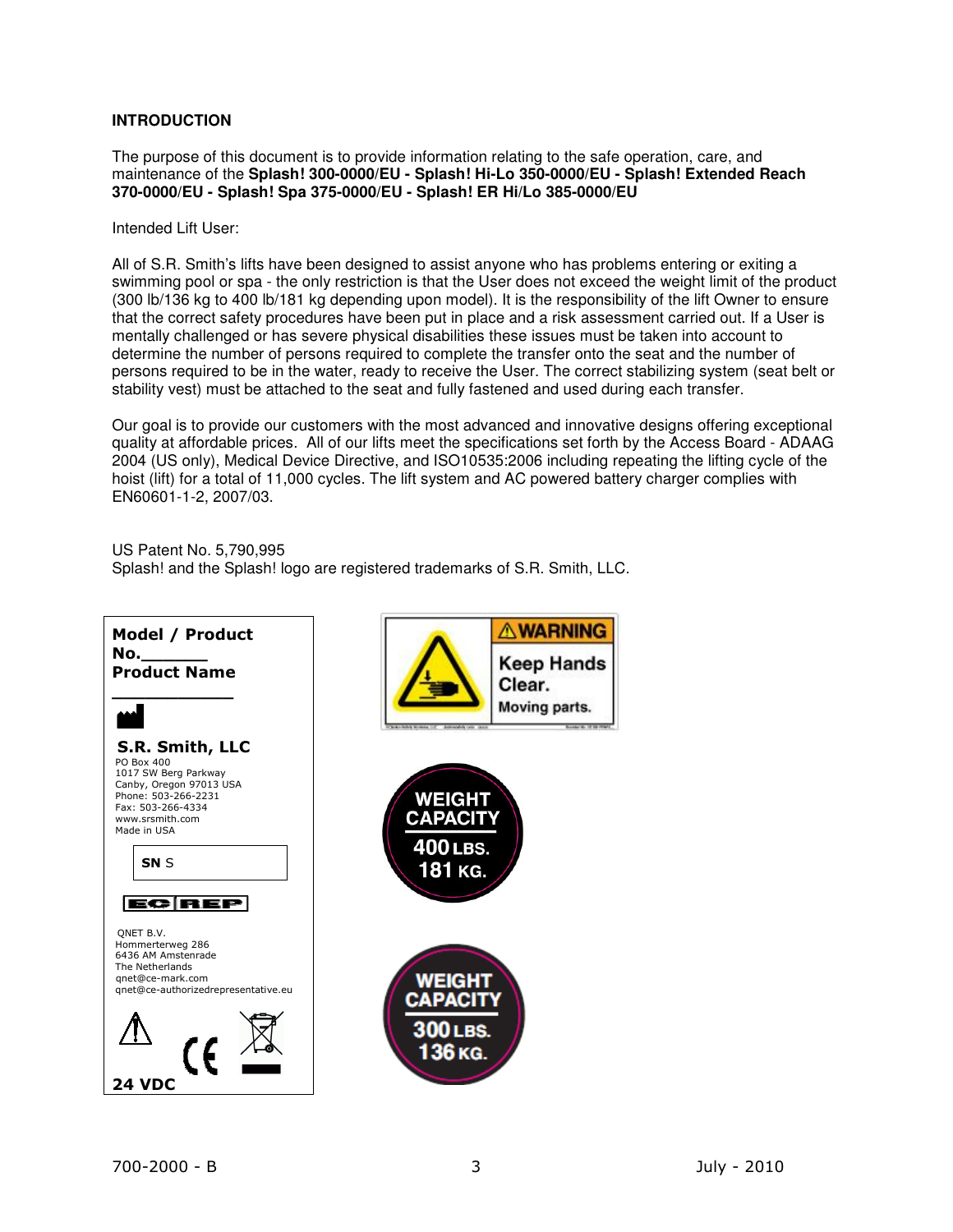## **THE SPLASH! SEMI-PORTABLE AQUATIC LIFT SYSTEMS**





**STANDARD SPLASH!** 

## **Product Overview**

The Splash! Aquatic Lift is a semi-portable lift system designed so that individuals with disabilities and mobility impairments can have universal access to any type of swimming pool or spa. The Splash! is powered by a 24 volt rechargeable battery operated by a screw driven electronic actuator that provides the lifting and turning motions. S.R. Smith has designed the safest possible lift system, following all instructions in the owner's manual, and all product labels is necessary to achieve safe, reliable and proper performance of the lift and avoid injury. This design ensures consistent safe operation and minimizes service problems. The Splash! is available in a Spa version, for use with above-ground pools and spas; a Hi/Lo version, for facilities with both above-ground and ground level pools and spas; and an Extended Reach version, for facilities with longer deck to water requirements. Although the Splash! must be operated from a stationary deck anchor it can be transported using the Splash! Caddy. The Caddy is designed to facilitate lifting the Splash! out of the deck anchor and also serves as a storage rack when the lift is not needed. The maximum lift capacity for Splash! / Splash! Hi-Lo / Splash! Spa models is 400 lb/181 kg. The Splash! Extended Reach is 300 lb/136 kg. Only persons healthy enough for water activities should use the Splash!. Users should consult with their physician to determine if water activities are appropriate for the User.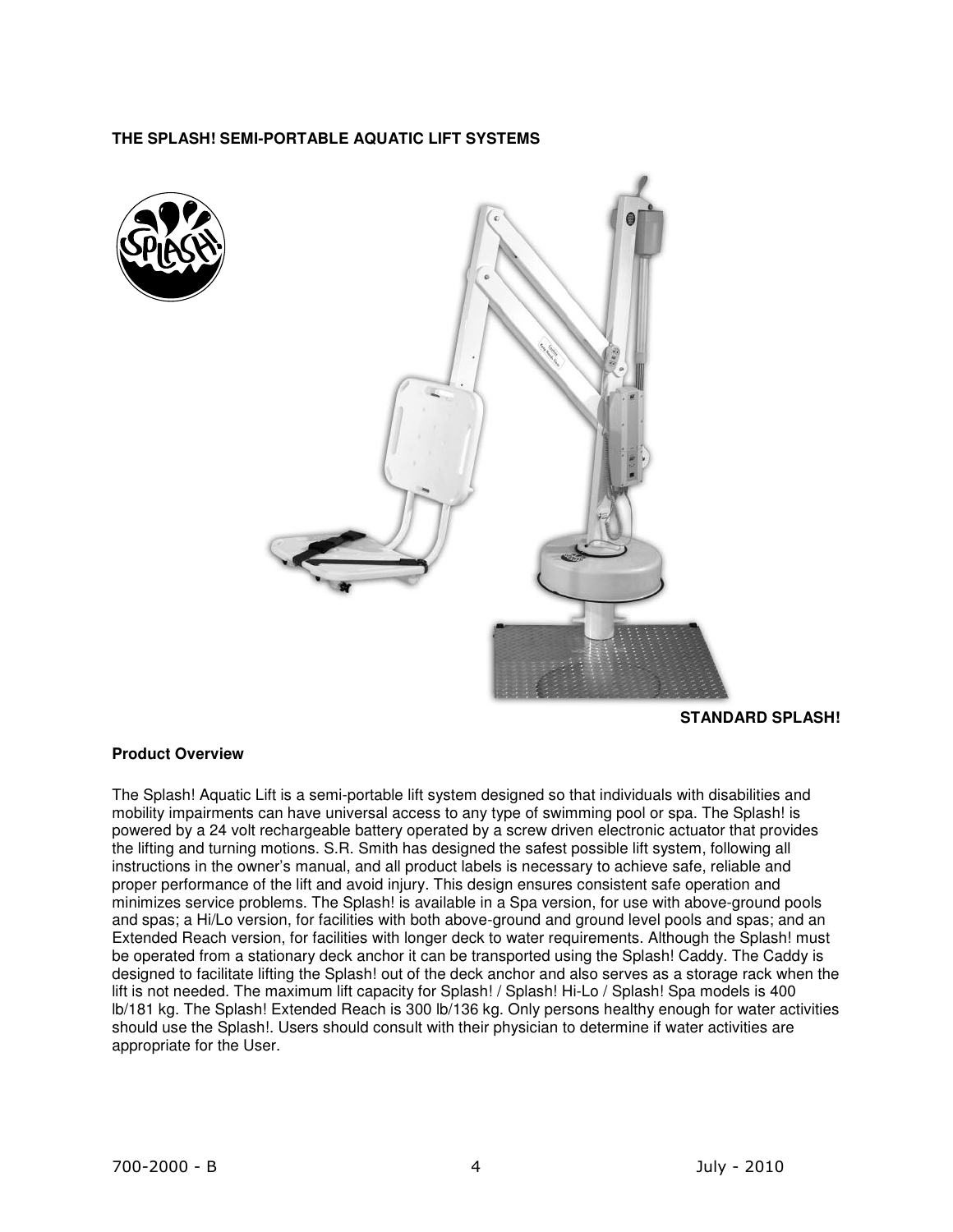## **SPLASH! - PRODUCT COMPONENTS**



## **STANDARD SPLASH!**

## **Component Description**

The Base Assembly is made up of several components described below:

**Base Assembly -** Mounts to the pool deck or concrete boat dock.

**Base Insert Stem -** Slides into the anchor sleeve that is installed on the pool deck or dock.

**Housing -** ABS plastic cover shields base assembly components from weather. Must be in place prior to installing the mast assembly.

**Attachment Cover -** Slides down over housing to cover hardware (bolts and washers).

**Control Box -** Controls lift operations. Three cables connect to rear of the Control Box. The largest connector is for the hand control. Connector # 1 is for the actuator cable (green stripe with the "o" ring). Connector # 2 is for the motor cable (red stripe).

**Battery -** The battery is located on top of the Control Box and is removable. It should be charged daily. Do not allow battery to fully discharge, as it will shorten battery life. Whenever battery is removed from Control Box or lift is not in use it is important to connect battery to charger. This ensures battery is fully charged and ready for use. The LCD indicator on the battery can be checked to determine the battery charge level.



Do not drop battery as it could cause the unit to fail. If battery case is cracked do not use and replace. Do not place battery on a conductive surface. Placing battery on a conductive surface may cause a short. Battery has contacts located on bottom of housing. During temperature extremes beyond the range of 41 F (5 C) to 104 F (40 C) remove battery and place in a controlled environment or battery life can be shortened.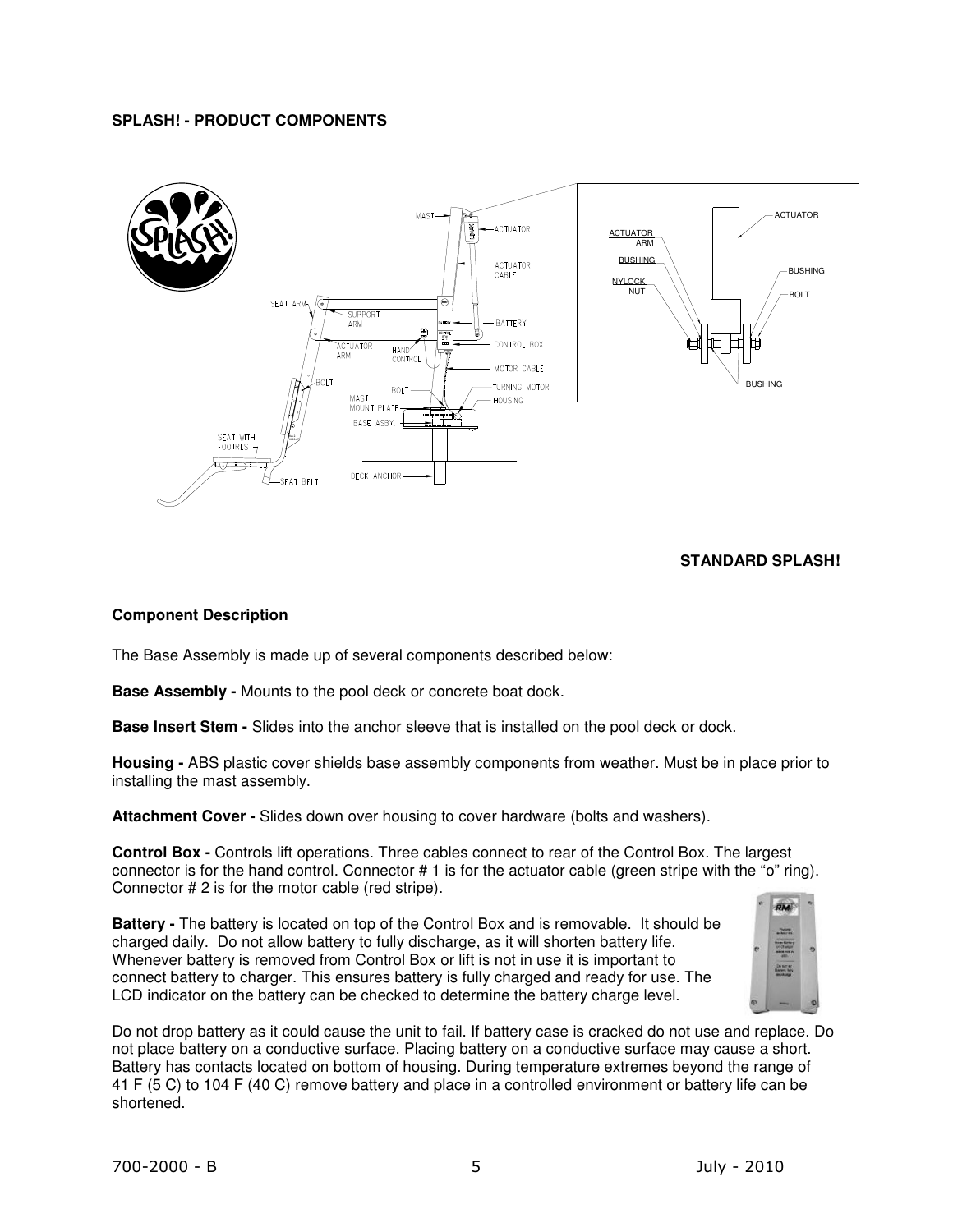**Console/Battery Cover -** Keep the Console/Battery Cover installed at all times to prevent moisture from collecting on the Control Box and battery. Excessive moisture collection can affect battery and lift performance and could lead to battery failure and/or the lift failing to operate. Whenever the battery is removed for charging the Console/Battery Cover must be placed over the Control Box to protect the unit from the elements.

**Hand Control -** The four button unit controls all lift movements. The arrows indicate direction of movement. Control is fully waterproof and meets IP67 standards.

**Mast -** This vertical piece is bolted to the base assembly.

**Actuator -** Attached to mast, this part powers the up and down movements of the lift.

**Rotation Motor Assembly -** Consists of mounting plate, 24-volt motor and small gear.

**Hub Assembly -** Consists of hub, bearings, shaft, large gear and mast mounting plate.

**Horizontal Support Arms -** These two support arms connect the mast to the seat support arm. The longer horizontal support arm (actuator arm) connects to the actuator and initiates the lifting movements.

**Seat Support Arm -** Connects seat to the horizontal support arms.

**Seating System -** The seat is manufactured from roto-molded plastic with a stainless steel frame. There are two available forms of safety devices - the standard seat belt and optional stability vest. The seat has attachment points for both devices and both are easy to attach. Be sure to select the appropriate safety device for the intended User.

- It is recommended that people with limited or no body movement at or below the waist shall use the seat belt restraint when using the lift.
- It is recommended that people with limited or no body movement at or below the shoulders shall use the optional stability vest restraint when using the lift.

The seat belt or optional stability vest must be used during each use. The footrest is removable and will float upwards to prevent damage if the seat is lowered too far. It is recommended that the seat be rinsed off with fresh water between each use and cleansed daily with a disinfectant solution of 1:100 dilution of household bleach to fresh water and then rinsed with fresh water. In the event of a contamination incident such as patient/user excreta - cleanse seat and seatbelt or stability vest immediately with the above disinfectant solution. Do not use seat or seatbelt or stability vest if it is damaged or becomes worn out.

The optional armrests (US only - standard on export models) are designed for support when transferring onto the seat. They can be rotated up out of the way during transfer. If the lift did not include the optional arm rests (US only) they can be purchased separately and easily installed at a later date.

This lift seat assembly is designed to be used exclusively with S.R. Smith aquatic access lifts.

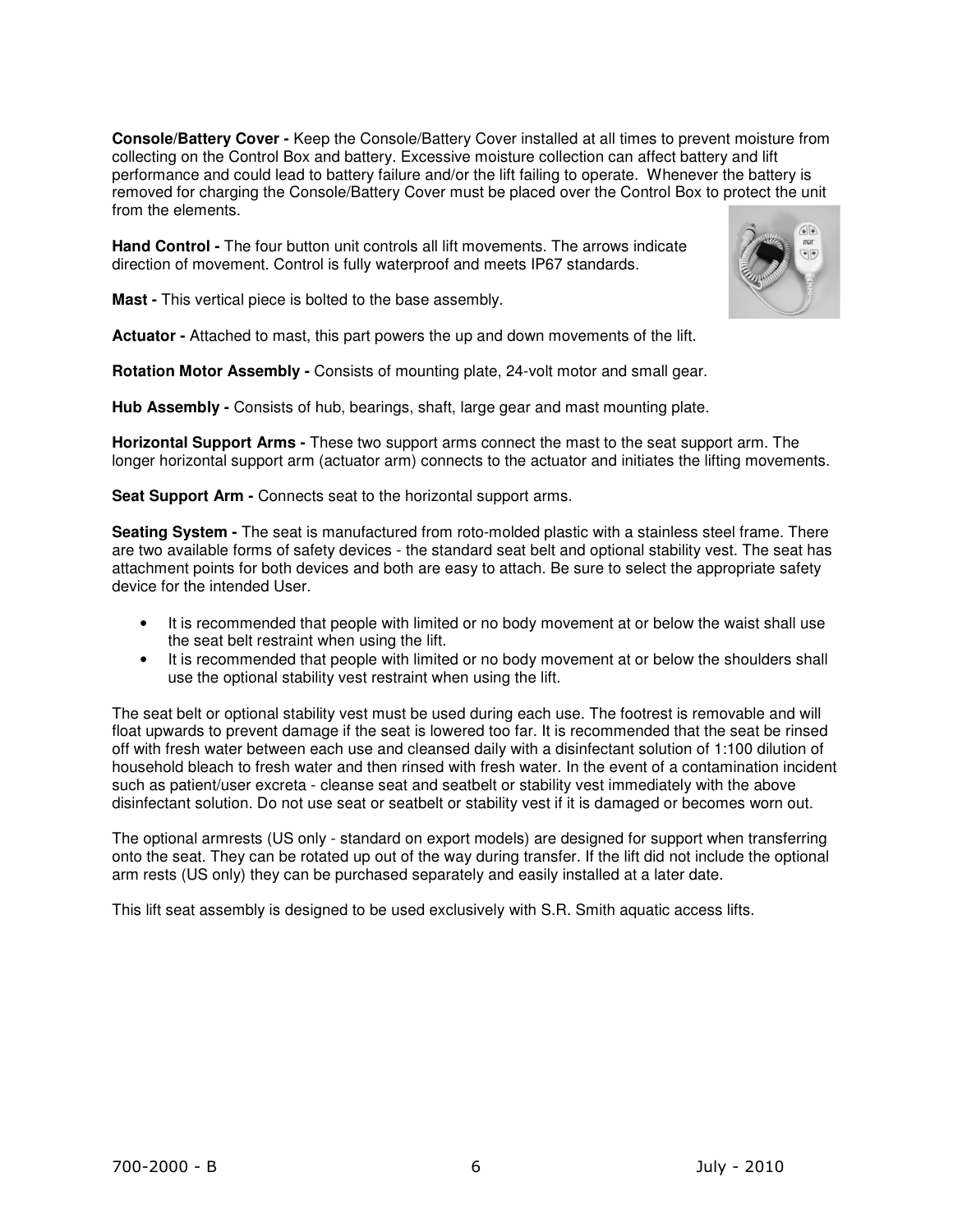# **UNPACKING & ASSEMBLY INSTRUCTIONS**

#### REFER TO THE DIAGRAM (page 5) FOR PARTS IDENTIFICATION.

#### **READ THESE INSTRUCTIONS IN THEIR ENTIRETY BEFORE UNCRATING THE SPLASH!**

**Prior to opening the pallet, inspect the external condition for any visible damage. It is important that any damage be noted on the Bill of Lading. Immediately notify S.R. Smith or your Authorized Reseller of missing or damaged parts.** 

**Ensure mounting anchor has been installed in the correct location in the pool deck for proper lift operation. It is recommended that the anchor be installed by a person familiar with installing pool deck equipment.** 

**The Splash!** is shipped on a covered pallet and is VERY HEAVY. You will need the following tools for unpacking and assembly:

- 3/4" or 19mm socket wrench
- 9/16" or 14mm socket and 9/16" or 14mm wrench
- small flat blade screwdriver
- knife or cutters to cut shrink-wrap/bands

## **Unpacking & Assembly Procedure for the Splash!**

- 1. Cut open enclosure bag around the pallet carefully remove plastic.
- 2. Cut bands around components.
- 3. Remove the accessory box and seat assembly. DO NOT remove housing cover. It is attached to the base.
- 4. Lift the base unit and insert it into the deck anchor using the metal handle located on the top of the Housing. DO NOT LIFT BASE UNIT USING PLASTIC HOUSING. Once the lift has been placed into the deck anchor, unfasten the nuts and remove and discard the metal handle.
- 5. Position the mast assembly onto the housing cover by lowering the mast base onto the studs protruding from the housing. Attach the washers and lock nuts onto the studs and fully tighten using a 3/4" or 19mm socket wrench. Slide attachment cover to cover the bolts.

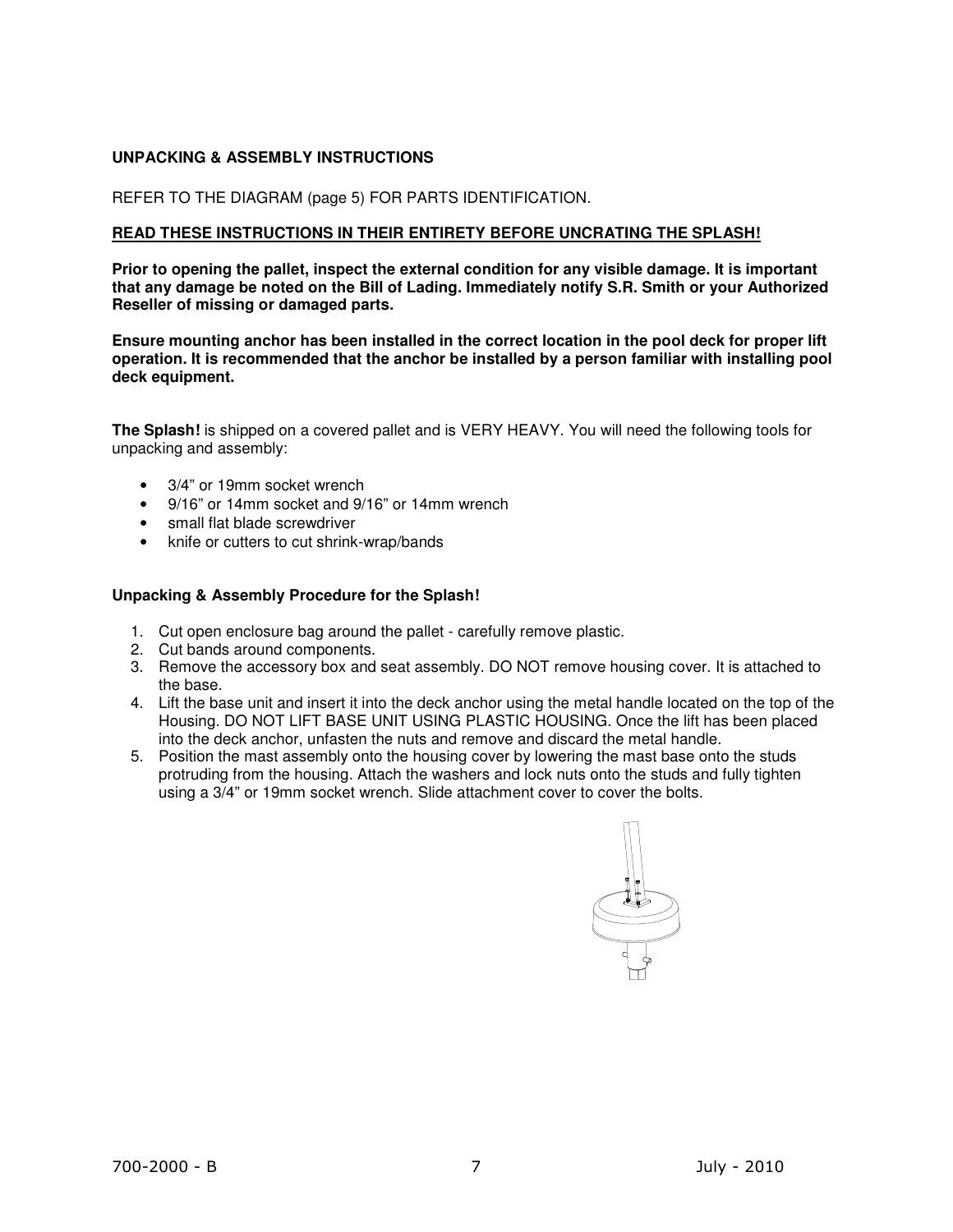6. Remove plastic from mast assembly. Remove 3/8"(10mm) bolt and nut from actuator arm end. Following the illustration - attach actuator end to end of actuator arm using the same 3/8"(10mm) bolt and nut. Fully tighten bolt and nut using 9/16"(14mm) socket and wrench.



- 7. Remove twist tie and uncoil cable on top of housing. Insert plug (with red stripe) into connector #2 on Control Box. Insert cable into wire chase on front of mast, then push to close/lock wire chase. Make sure plug is secure.
- 8. Remove twist-tie and uncoil actuator cable at bottom of mast.
- 9. Insert actuator cable plug (green stripe with the "o" ring) into connector #1 on the Control Box. Make sure plug is secure.
- 10. Remove and unwrap hand control from accessory carton. Insert plug into large connector on the Control Box and hang hand control on handle. Make sure plug is secure.
- 11. Attach battery to Control Box.
- 12. Cover Control Box and battery with Console/Battery Cover to protect from moisture.
- 13. Check up and down controls for proper operation.
- 14. Check side to side controls for proper operation.
- 15. Attach seat assembly with bolt and thumbnut in appropriate hole. For storage, seat can be attached facing inward for less space.



16. Attach foot rest to seat with bolts and thumbnuts.

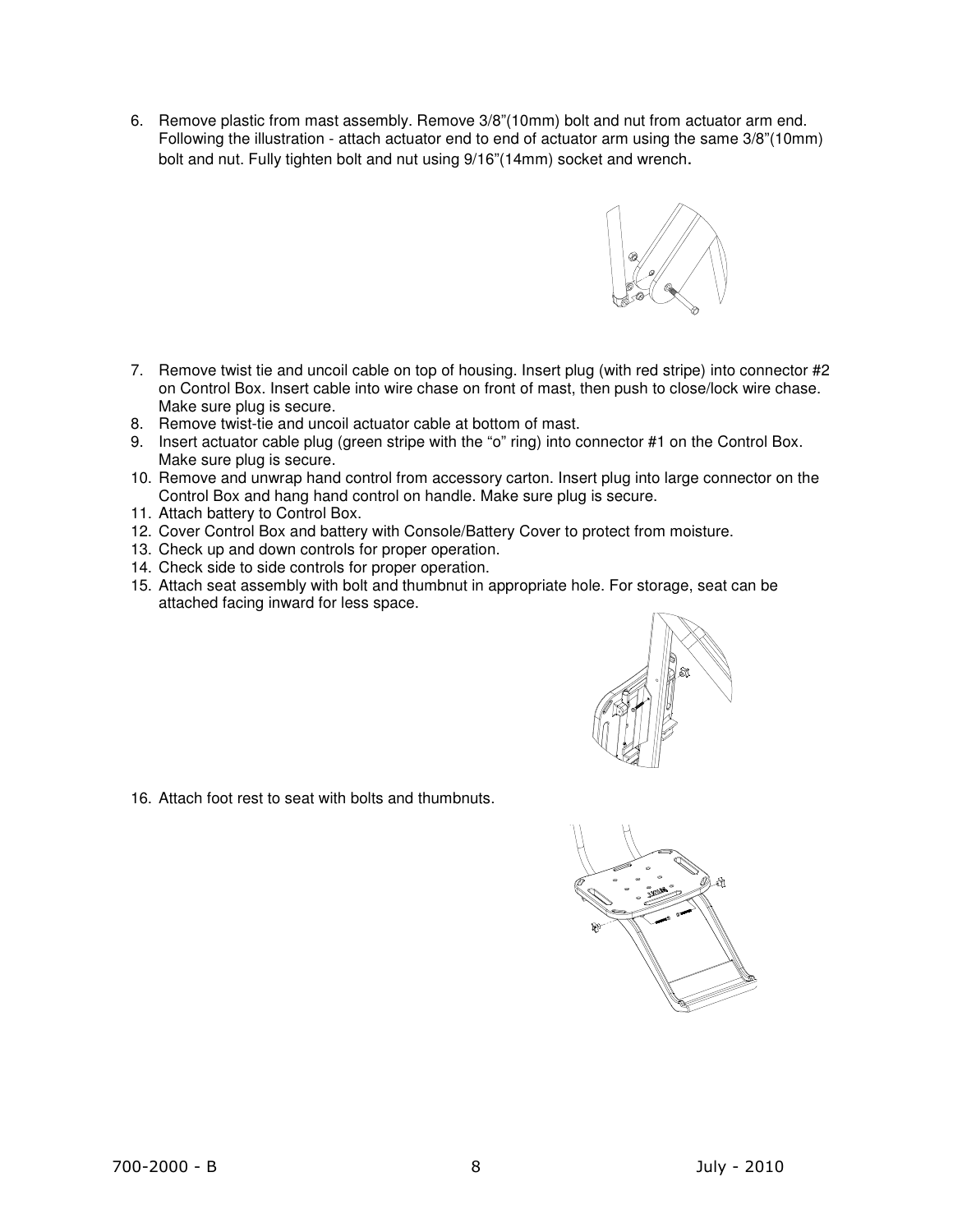## **USING THE Splash! LIFT**

**Obey all User Instructions listed in the Owners Manual whenever using lift. Obey all Caution, Warning, Operating Instruction(s) and Labels located on the lift whenever using. It is the responsibility of the lift Owner to ensure that the correct safety procedures have been put in place and a risk assessment carried out. If a User is mentally challenged or has severe physical disabilities these issues must be taken into account to determine the number of persons required to complete the transfer onto the seat and the number of persons required to be in the water, ready to receive the User. If the Splash! will be used by a disabled person living on their own, a communication device should be installed in the area of use to call for assistance in the event of an emergency. Only persons healthy enough for water activities should use the Splash!. Users should consult with their physician to determine if water activities are appropriate for the User. Keep fingers and hands clear of lift arms during use.** 

## **Splash! Transferring Diagram**



## **TRANSFERRING**

Once the unit is positioned for use, use the following procedure to transfer to the seat and into the water. Only persons healthy enough for water activities should use the Splash!. Users should consult with their physician to determine if water activities are appropriate for the User:

- Keep fingers and hands clear of lift arms during use.
- Rotate the seat to either side of lift for best transfer position.
- Raise or lower the seat to proper transfer height.
- Transfer onto the seat, ensuring that the user's weight is centered on seat. Armrests can be rotated up if necessary (optional US/standard on export). If user has a wheelchair, keep the wheelchair close by for easy retrieval.
- Fasten Seat Belt thread loose end of belt strap through buckle pull tight to close press latch down on belt material.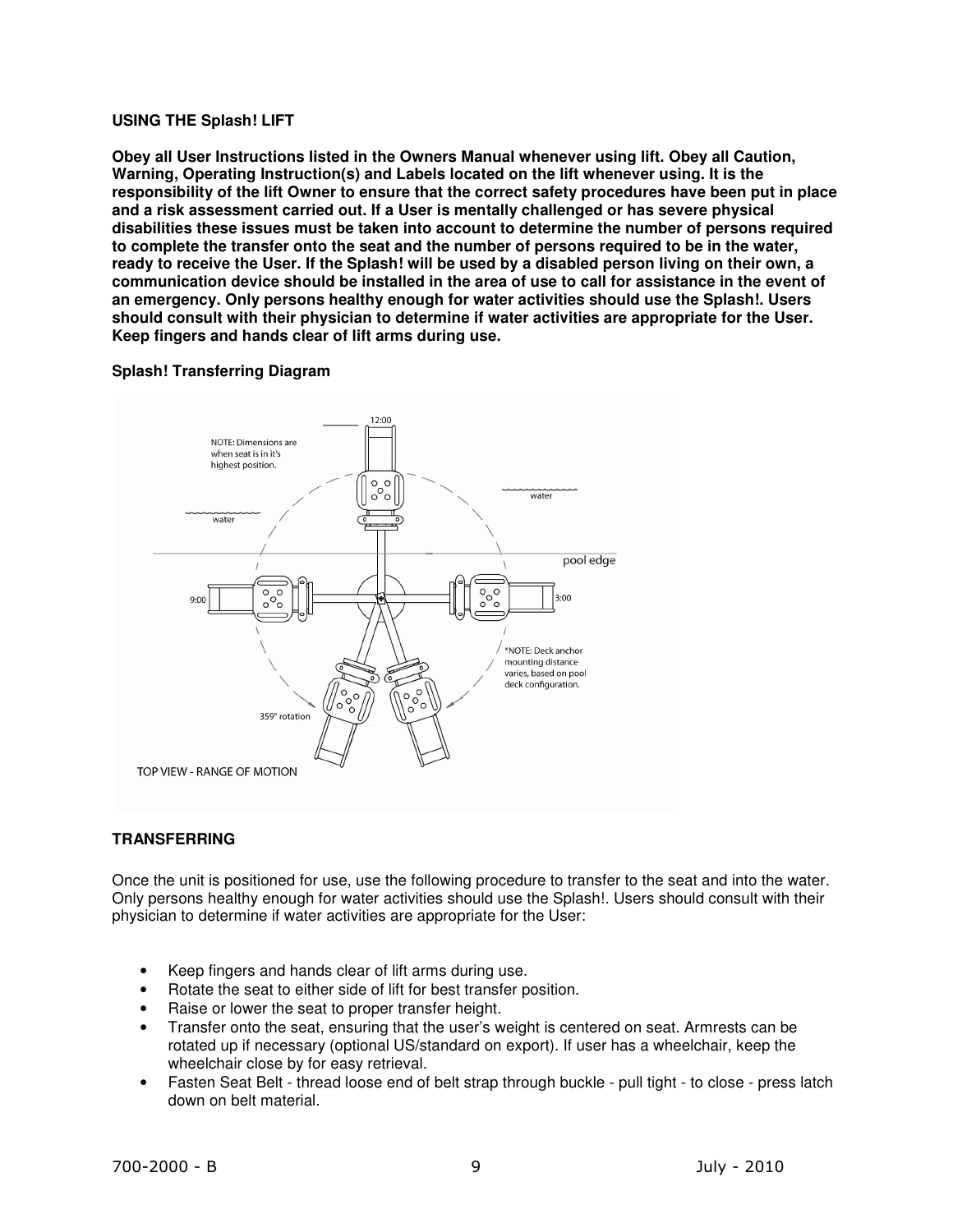- Or fasten optional Stability Vest Position shoulder straps onto shoulders and attach straps to clips on bottom panel of the Stability Vest - pull shoulder straps tight.
- Raise seat to allow enough leg room for rotation.
- Rotate seat to the 12:00 position, over the water.
- Lower the seat into the pool. The waterproof hand control can remain connected to seat if swimmer is operating lift.
- Unfasten Seat Belt grasp latch and lift up, pull loose end from latch.
- Or unfasten optional Stability Vest unclip shoulder straps and transfer into water.
- When finished, return to the seat, ensuring user's weight is centered on seat.
- Fasten Seat Belt or optional Stability Vest.
- Raise seat to allow enough leg room for rotation.
- Rotate seat to original transfer position.
- Raise or lower seat to proper transfer height.
- Unfasten Seat Belt or optional Stability Vest.
- Transfer off of the seat.

## **IN CASE OF HAND CONTROL FAILURE**

**Lifting failure -** In the event of a lifting failure, there are emergency control buttons built into the control box. Use a blunt object, like the cap of a ball point pen, to press the appropriate up or down emergency button located above the LCD Display on the control box.

#### **If the Splash! will be used by a disabled person living on their own, a communication device should be installed in the area of use to call for assistance in the event of an emergency.**

## **POOL DECK INSTALLATION FOR THE SPLASH! ANCHOR**

**Ensure mounting anchor has been installed in the correct location in the pool deck for proper lift operation. It is recommended that the anchor be installed by a person familiar with installing pool deck equipment.** 

The anchor should be totally encapsulated in concrete. Make sure there are no air pockets or empty space around the anchor. The optimal mounting distance for the anchor is 18" (46cm) from the pool's edge. If unsure of proper placement of your Splash!, contact your vendor or S.R. Smith directly.

#### **Installing an Anchor in a Concrete Deck**

Deck Anchor

Follow these suggestions to make sure that your anchor is installed properly:

- 1. Determine the proper location to install the lift, making certain that the anchor location is within 18" (46cm) from the pool edge.
- 2. Use a core drill to cut a hole into the deck. Be sure your hole is at least 5" (13cm) in diameter. Make sure the hole is at least 7" (18cm) deep. The hole may be deeper than the deck thickness but the depth is important to ensure that the anchor is totally encapsulated in cement.
- 3. Clean all debris from the hole.
- 4. Place the anchor into the hole. Important!! Use a level to be sure that the anchor is both plumb and flush with the surface of the deck.
- 5. Properly bond the anchor socket using the attached bonding screw and the appropriate grounding wire per local codes.
- 6. Mix anchoring cement, such as Rock It.
- 7. Fill cavity with anchoring cement. Be careful to keep cement out of the anchor.
- 8. Allow the cement to cure according to manufacturer's instructions.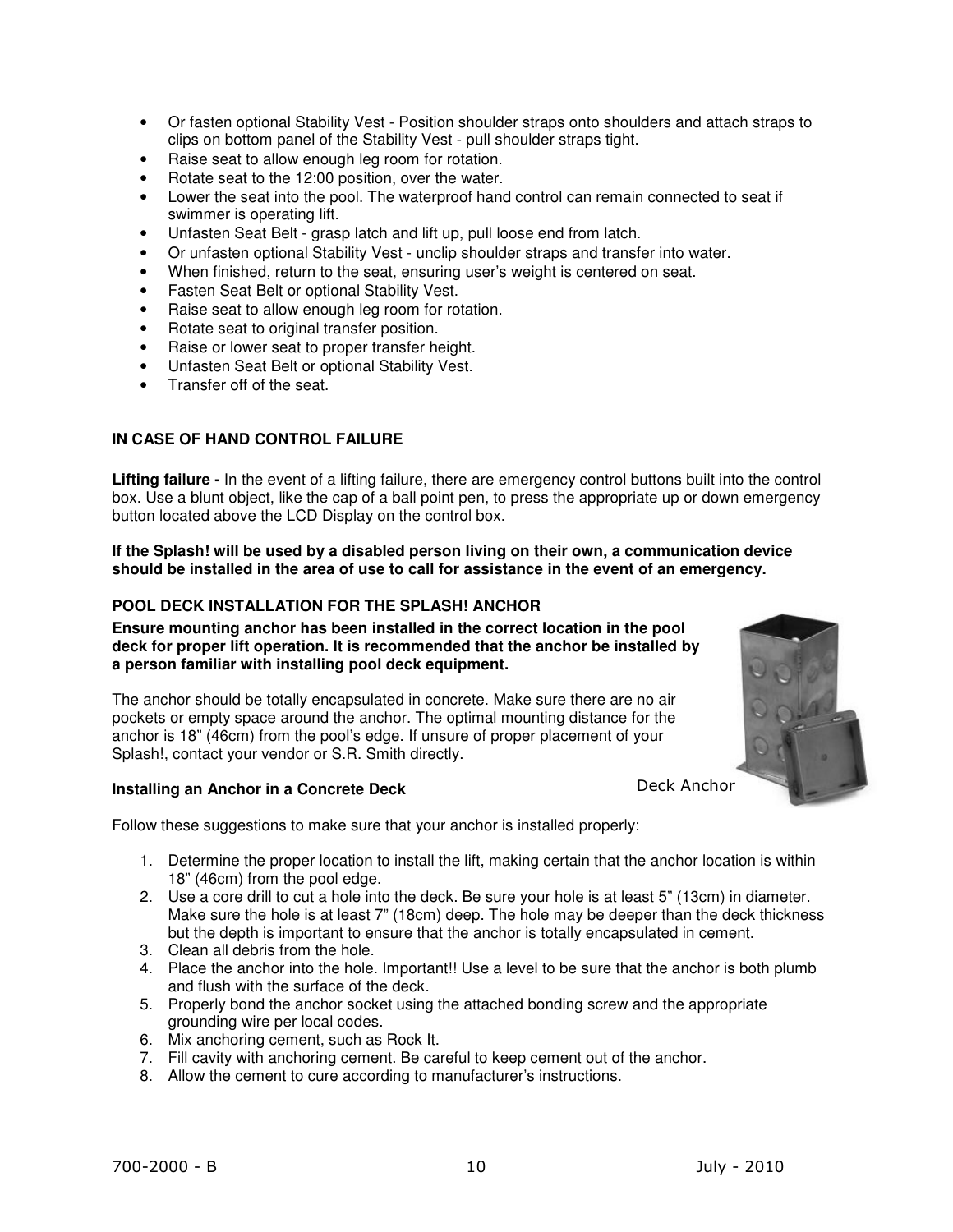## **BATTERY CHARGING**

Connect the charging unit to the port located on the contact side of the battery. It is not necessary to fully discharge the battery prior to charging. Battery should be charged daily and cannot be overcharged. It takes two to four hours to fully charge depending upon battery usage. Do not allow battery to fully discharge, as it will shorten battery life. Whenever battery is removed from Control Box or lift is not in use it is important to connect battery to charger. This ensures battery is fully charged and ready for use.



A fully charged battery will provide approximately 30 lifting cycles, depending on the weight of the users. The battery is fully charged prior to

shipping, but should be checked by observing the LCD indicator, located on the Control Box, prior to use to ensure sufficient charge level.

Do not drop the battery, as it could cause the unit to fail. If the battery case is cracked do not use and replace. Do not place battery on a conductive surface. Placing battery on a conductive surface may cause a short. Battery has contacts located on bottom of housing. During temperature extremes beyond the range of 41 F (5 C) to 104 F (40 C) remove battery and place in a controlled environment or battery life can be shortened.

Keep the Console/Battery Cover installed at all times to prevent moisture from collecting on the Control Box and battery. Excessive moisture collection can affect battery and lift performance and could lead to battery failure and/or the lift failing to operate.

## **IN CASE OF BATTERY FAILURE**

**Turning failure -** If the lift will not turn electronically, you can remove the housing and loosen the nut (7/16" – 11mm) on the tension spring located next to the turning motor. This will disengage the gears and allow the lift to be turned manually.

**If the Splash! will be used by a disabled person living on their own, a communication device should be installed in the area of use to call for assistance in the event of an emergency.**

#### **BATTERY DISPOSAL**

The battery is recyclable and shall be disposed of in accordance with applicable local, state/provincial or federal/national regulations.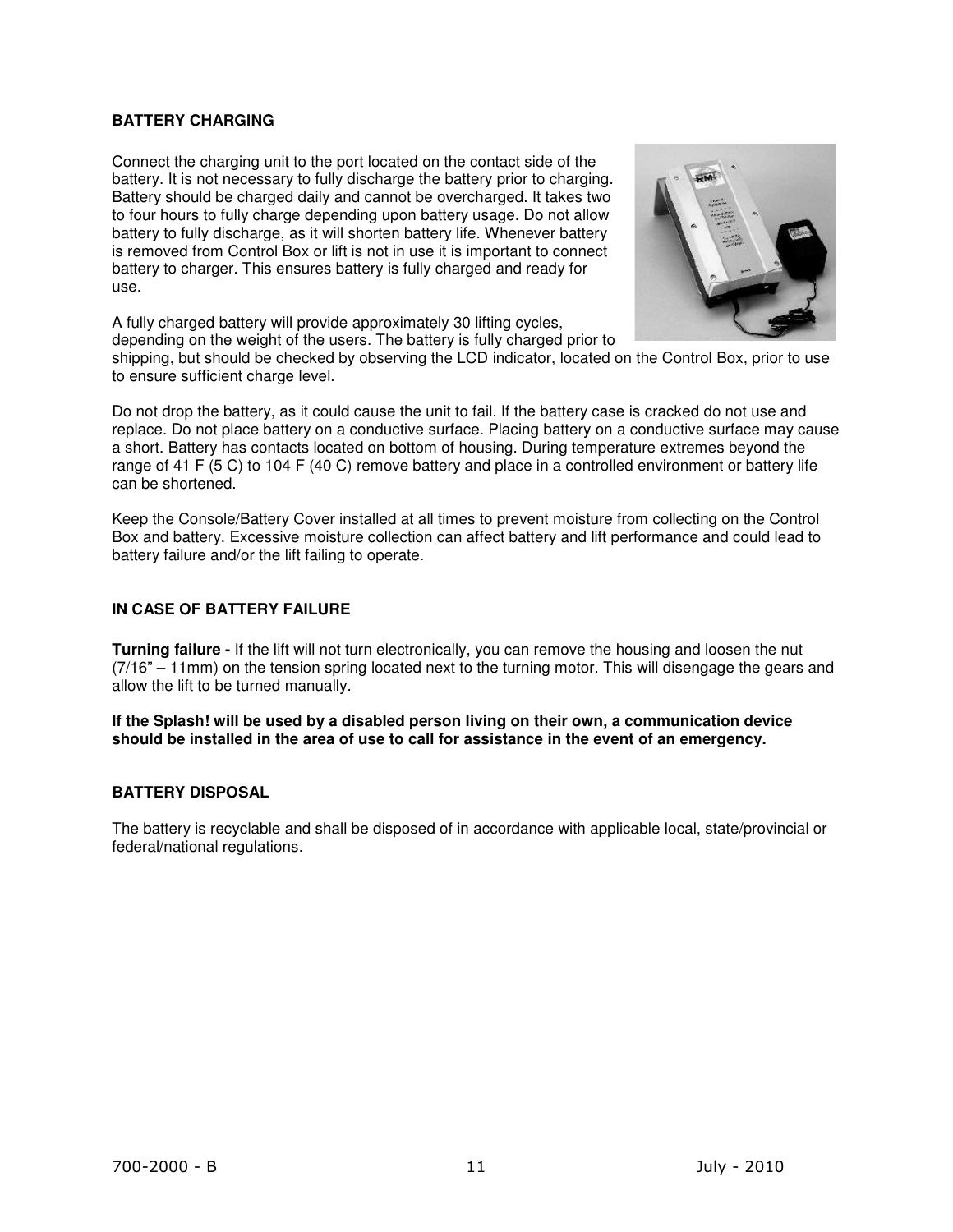

**SPLASH! SPA** 

## **STANDARD ACCESSORIES/OPTIONAL ACCESSORIES**

The following items are included with all pool lift models:

- Console/Battery Cover Protects battery and control unit from exposure to moisture.
- Seat Belt Assembly Nylon water-resistant belt for added security.
- Battery/Charger 24-volt rechargeable battery.

Optional accessories may be purchased for your Splash! lift through your Authorized Reseller. The following accessories are available:

**Stability Vest - P/N 900-2000:** Five point restraint for individuals who need higher degree of stability than provided with standard seat belt.

**Total Cover - P/N 920-2000:** Made of weather resistant nylon material to keep unit protected from elements when not in use.

**Arm Rest Assembly - P/N 170-1000:** Powder coated stainless steel arm rests for increased sense of security.

**Spine Board Attachment - P/N 500-1000:** Can be used to convert lift for use with any standard spine board. (Spine Board not included)

**Seat Pad - P/N 890-1000:** Waterproof seat pad designed to enhance comfort during transfer.

**Splash! Caddy - P/N 400-0000 -** Facilitates handling, transporting and storing the Splash! Simplifies both insertion and removal from deck anchor and can be used as a storage rack when lift is not in use.

**Anchor & Cap – P/N 300-6200 -** Standard square deck anchor measures 2.875"/ 7.30 cm OD, 2.75" / 6.98 cm ID. Includes cap and bonding screw.

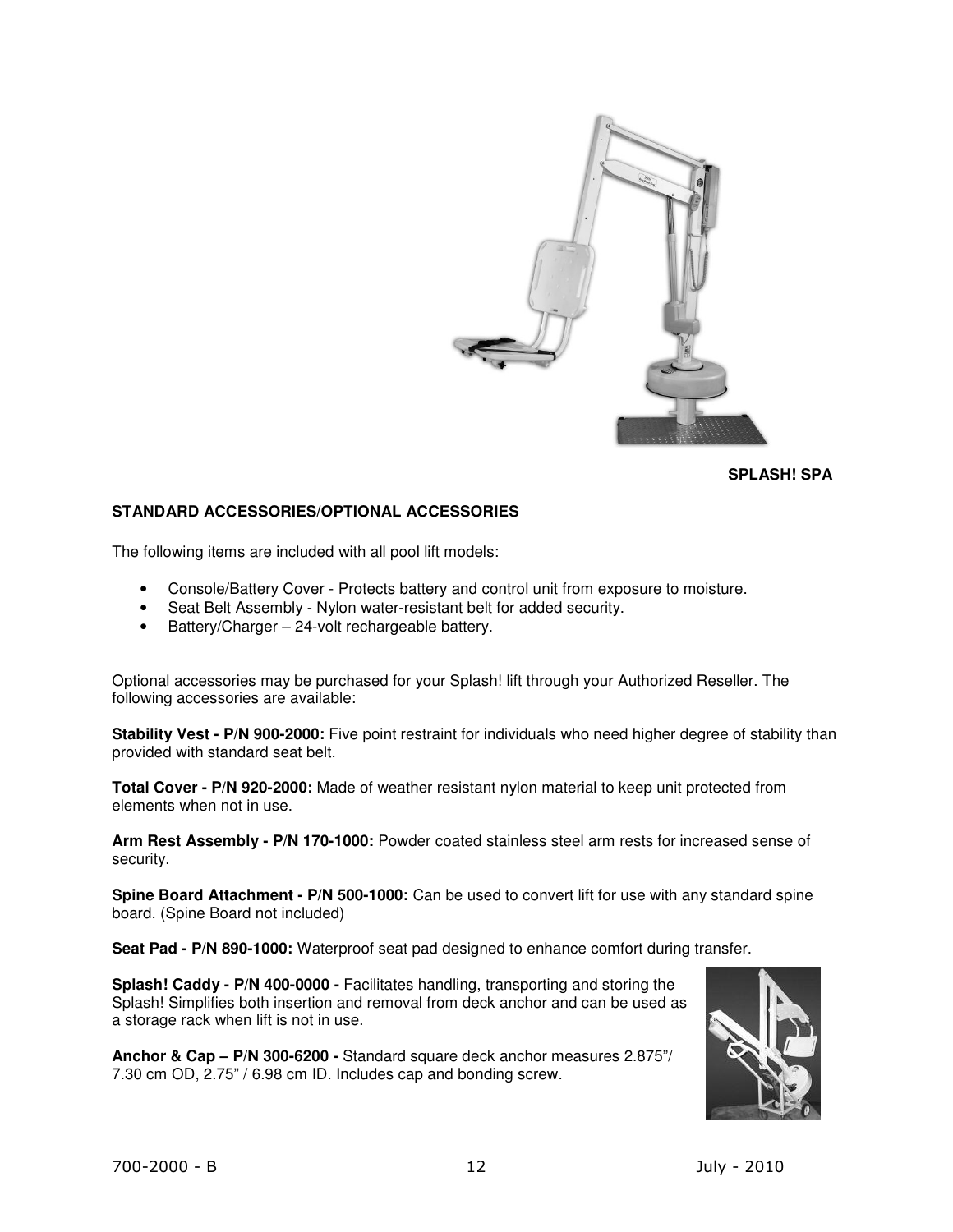## **MAINTENANCE and CLEANSING**

Minimal maintenance will prolong the life of your lift. Keep all electronic components clean and dry. Keep the Console/Battery Cover installed at all times to prevent moisture from collecting on the Control Box and battery. Excessive moisture collection can affect battery and lift performance and could lead to battery failure and/or the lift failing to operate. If the lift is used outdoors, an optional full cover is available and recommended.

Owners of lifts should be aware of any applicable local, state/provincial or federal/national regulations regarding the inspection and or testing of lifts.

#### **The following schedule shall be performed to insure proper operation with the Daily items performed before each use:**

| <b>Maintenance Performed</b>                                                                                                                                                                                                                                                                                                                                                                                                                 | <b>Daily</b> | Weekly | <b>Monthly</b> |
|----------------------------------------------------------------------------------------------------------------------------------------------------------------------------------------------------------------------------------------------------------------------------------------------------------------------------------------------------------------------------------------------------------------------------------------------|--------------|--------|----------------|
| Check battery level before each use / Charge battery daily                                                                                                                                                                                                                                                                                                                                                                                   |              |        |                |
| Wipe Control Box and battery connection with a clean dry rag                                                                                                                                                                                                                                                                                                                                                                                 |              |        |                |
| Examine lift for any damage, loose or missing hardware                                                                                                                                                                                                                                                                                                                                                                                       |              |        |                |
| Test for normal operation                                                                                                                                                                                                                                                                                                                                                                                                                    |              |        |                |
| Spray gear assembly with a heavy-duty rust inhibitor/lubricant<br>such as LPS 3 - Heavy-Duty Inhibitor                                                                                                                                                                                                                                                                                                                                       |              |        |                |
| Make sure all cable connections are properly secured                                                                                                                                                                                                                                                                                                                                                                                         |              |        |                |
| Inspect lift frame, mast, support arm and seat assembly for rust                                                                                                                                                                                                                                                                                                                                                                             |              |        |                |
| <b>Cleansing Performed - after each use</b>                                                                                                                                                                                                                                                                                                                                                                                                  |              |        |                |
| Rinse seat and seatbelt/stability vest with fresh water between<br>each use - Cleanse seat and seatbelt/stability vest with a<br>disinfectant solution of 1:100 dilution of household bleach to<br>fresh water and then rinse with fresh water and dry entire lift<br>daily. In the event of a contamination incident such patient/user<br>excreta - cleanse seat and seatbelt/stability vest immediately<br>with the disinfectant solution* |              |        |                |
| Cleanse all battery connections with a nylon scouring pad                                                                                                                                                                                                                                                                                                                                                                                    |              |        |                |
| Cleanse all metallic surfaces with a cleaner wax to maintain the<br>finish of the lift                                                                                                                                                                                                                                                                                                                                                       |              |        |                |

**\*** When using the disinfection solution avoid direct contact with the skin and eyes. In the event of a contamination incident - immerse the seat belt or stability vest in the disinfection solution for 10 min. and then rinse thoroughly with fresh water.

## **TROUBLE SHOOTING**

Be sure the battery is fully charged before troubleshooting.

#### Lift does not rotate

Does lift raise or lower?

Yes.

- 1. Check connection to Control Box. Be sure plug is pushed in all the way.
- 2. Check hand control connection to Control Box for damaged pins.
- 3. Check connections on terminal block located on frame for loose wires.
- 4. Check connection cable for damage.

5. Reverse the motor cables as follows: Locate the area on the Control Box where the cables are attached. Remove the actuator cable from connector #1 and replace it with the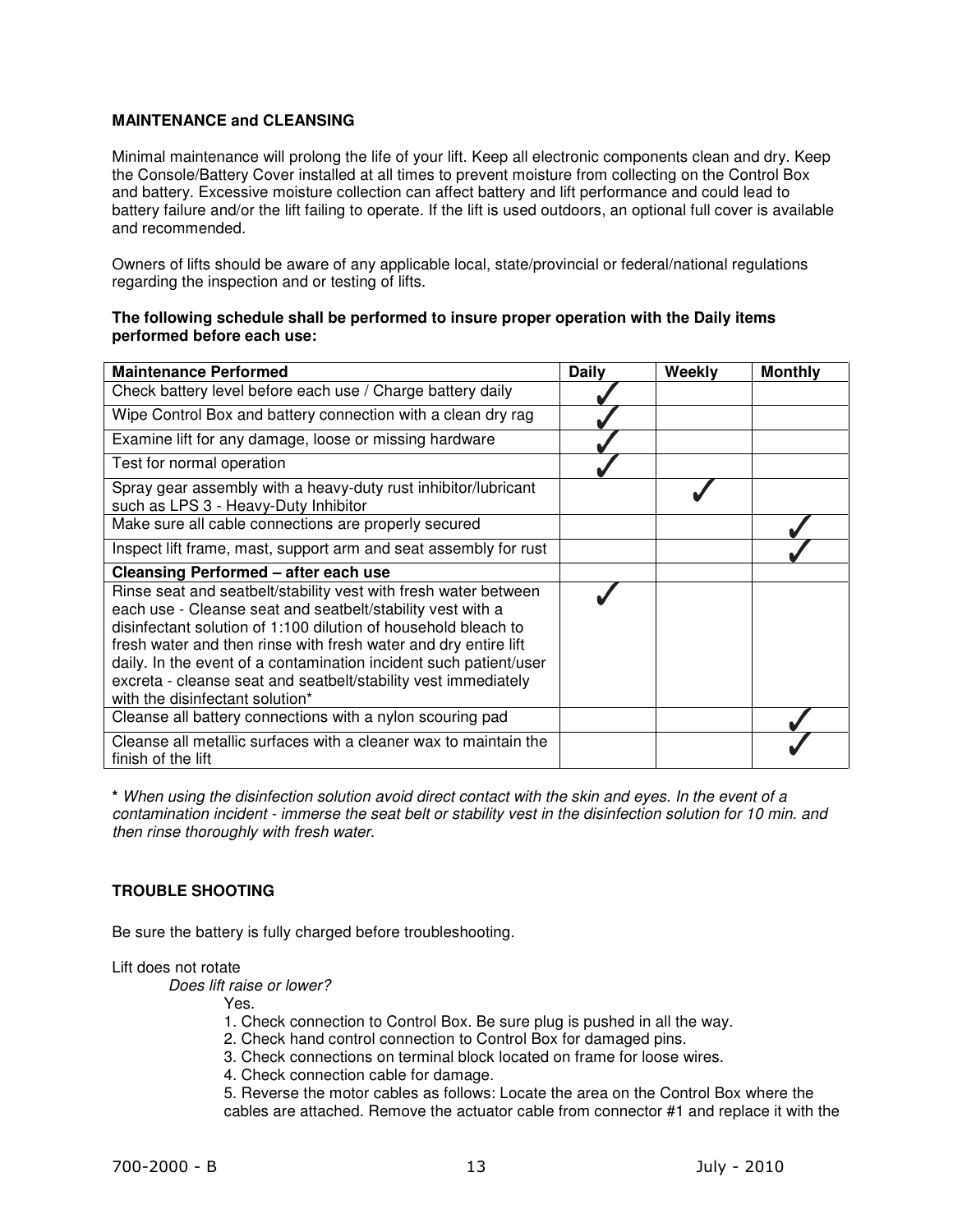24v motor cable from connector #2. Activate the up and down buttons on the hand control. If lift rotates, the problem is likely the hand control. If lift does not rotate, the problem is likely the 24v motor. If this happens contact your Authorized Reseller or S.R. Smith for replacement information.

#### Does lift raise or lower?

No.

- 1. Check battery charge level.
- 2. Check battery connection.
- 3. Use another fully charged battery. If lift continues to not function, replace the Control Box.

#### Lift does not Raise or Lower

Does lift rotate?

Yes.

- 1. Check connection to Control Box. Be sure plug is pushed in all the way.
- 2. Check hand control connection to Control Box for damaged pins.
- 3. Check connection cable for damage.
- 4. Locate Emergency Buttons on top of Control Box. Activate these buttons using a ball point pen. If lift operates properly, the problem is likely the hand control. If lift does not operate properly, the problem is likely the actuator.

#### Does lift rotate?

- No.
	- 1. Check battery charge level.
	- 2. Check battery connection.
	- 3. Use another fully charged battery. If lift does not function, replace the Control Box.

## **LONG-TERM STORAGE**

When storing the lift for an extended period of time:

- Wash seat with disinfectant solution and then rinse with fresh water and dry entire lift
- Spray gear assembly with a heavy duty rust inhibitor and lubricant such as LPS 3 Heavy-Duty Inhibitor
- Keep the battery on the charger in a dry temperature controlled area
- Cover unit and store in a dry location away from pool chemicals

Questions/Comments - Contact us at 800.824.4387 or 503-266-2231 or info@srsmith.com. For information regarding Authorized Resellers worldwide visit www.srsmith.com

#### **WARRANTY INFORMATION**

S.R. Smith, LLC warrants to the original retail purchaser that products manufactured by S.R. Smith, when properly assembled and installed in accordance with S.R. Smith's assembly and installation instructions, and properly used and maintained, shall be free from defects in material and workmanship for a period of three (3) years from the date of original manufacture except for the following items: WetDek™ (1 year) and PoolSonix™ (2 years). The original retail purchaser must follow the procedure set forth below when submitting a warranty claim. S.R. Smith will repair or replace, at its option, the product, and return it to the owner freight prepaid. Determination of repair or replacement shall be solely at the discretion of S.R. Smith. Aquatic lift systems, components and batteries have a separate warranty, set forth below.

All Aquatic Lifting Systems have a three (3) year warranty on the frame, excluding the powder coated paint finish, which may become scratched with normal use. All electronic and motor components, with the exception of batteries, have a full two (2) year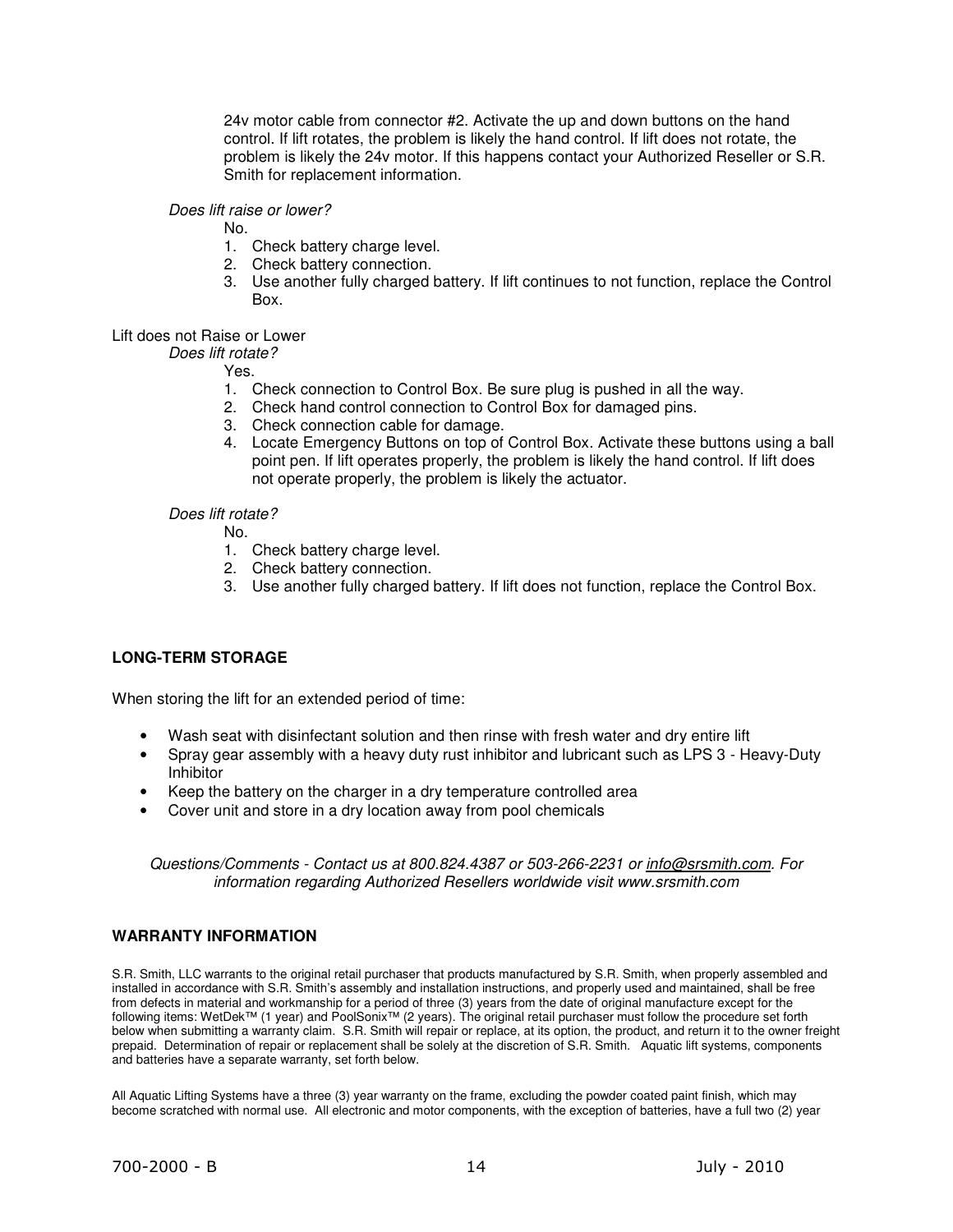warranty. Within the warranty period, S.R. Smith will repair or replace any item deemed to be found defective. Lift batteries come with a one-year pro-rated warranty. During the first 90 days of ownership, batteries will be covered 100%. If a battery failure occurs between day 91 and day 365, batteries are covered at 50% of the original cost. Normal maintenance and care of the unit, including charging of the battery when not in use is recommended. Do not store the unit, battery or components near or around chemicals.

The warranty is non-transferable and is subject to the following terms and conditions (View complete S.R. Smith Terms & Conditions):

S.R. Smith shall not be responsible for the cost of removal or replacement of any defective S.R. Smith product, nor for any other expenses or for damages which might be incurred in such removal and replacement.

**This warranty specifically excludes fading of materials, microbiological staining of diving boards or pool slides and rust or corrosion of any metallic products or parts. Refer to S.R. Smith care and maintenance instructions for regular maintenance and cleaning of S.R. Smith Products. Maintenance instructions can be found at www.srsmith.com/care.php.**

This warranty relates only to defects in materials and workmanship and does not include damage or failure resulting from other causes, including, but not limited to Acts of God, misuse or abuse, accident or negligence, fire, improper assembly or installation, chipping or flaking of powder or vinyl coatings, or ice damage. Damage induced by the improper use of chemicals is not covered by this warranty. In the event that products are altered or repaired by anyone without the prior written approval of S.R. Smith, all warranties are void.

IMPORTANT: WEIGHT LIMIT ON DIVING BOARDS, JUMP BOARDS, STANDS, SLIDES, LADDERS AND LADDER STEPS SHALL BE NOT MORE THAN 250 POUNDS. EXCEPTIONS: FRONTIER IV BOARD AND BASE NOT MORE THAN 400 POUNDS. TURBOTWISTER AND TYPHOON SLIDES NOT MORE THAN 275 POUNDS. CYCLONE SLIDE NOT MORE THAN 175 POUNDS. VORTEX SLIDES NOT MORE THAN 325 POUNDS.

S.R. Smith shall not be liable for any consequential, special or incidental damages, including, but not limited to any damages for loss of use of pools or injury to person or property, and any claims therefore are hereby specifically disclaimed and excluded. Some states do not allow the exclusion or limitation of incidental, special or consequential damages, so the above limitation or exclusion may not apply to you. This warranty gives you specific legal rights and you may also have other rights, which may vary from state to state. The warranty is extended to, and enforceable only by the original retail purchaser.

If any S.R. Smith products fail during the warranty period as a result of a defect in material or workmanship covered by this warranty, the original retail purchaser must notify S.R. Smith via www.srsmith.com/warranty.php. This notice from the original retail purchaser must contain all pertinent product information as outlined in the warranty claim form. S.R. Smith will determine if the product is to be returned to the factory or will ask that ( 1 ) the defective area and ( 2 ) the part of the product stamped with the serial number be removed and returned. Product pieces must be cleaned and returned freight prepaid to S.R. Smith's facility at either 1017 SW Berg Parkway, Canby, OR 97013 or 105 Challenger Drive, Portland, TN 37418 as determined by S.R.Smith.

THE WARRANTY SET FORTH HEREIN IS IN LIEU OF ALL OTHER WARRANTIES, EXPRESSED OR IMPLIED, WHICH ARE HEREBY DISCLAIMED AND EXCLUDED, INCLUDING WITHOUT LIMITATION ANY WARRANTY OF MERCHANTABILITY OR FITNESS FOR A PARTICULAR PURPOSE OR USE.

THE SOLE AND EXCLUSIVE REMEDIES FOR BREACH OF ANY AND ALL WARRANTIES WITH RESPECT TO THE PRODUCTS SHALL BE LIMITED TO REPAIR OR REPLACEMENT AT S.R. SMITH'S DESIGNATED FACTORY OR IN PLACE AT S.R. SMITH'S OPTION. IN NO EVENT SHALL S.R. SMITH'S LIABILITY EXCEED THE ENTIRE AMOUNT PAID TO S.R. SMITH BY THE ORIGINAL PURCHASER FOR THE FAILED OR DEFECTIVE PRODUCT.

IN NO EVENT SHALL S.R. SMITH BE LIABLE FOR ANY INCIDENTAL, CONSEQUENTIAL, SPECIAL, INDIRECT, PUNITIVE OR EXEMPLARY DAMAGES OR LOST PROFITS FROM ANY BREACH OF THIS LIMITED WARRANTY OR OTHERWISE.

No representative of S.R. Smith, nor any of its agents, distributors or dealers has any authority to alter in any manner the terms of this warranty and S.R. Smith is not responsible for any undertaking, representation or warranty made by any other person beyond the warranty expressly set forth in this warranty.

#### **Warranty Procedures**

#### **The S.R. Smith warranty becomes effective on the date of manufacture.**

To initiate a warranty replacement, Please follow the process outlined below.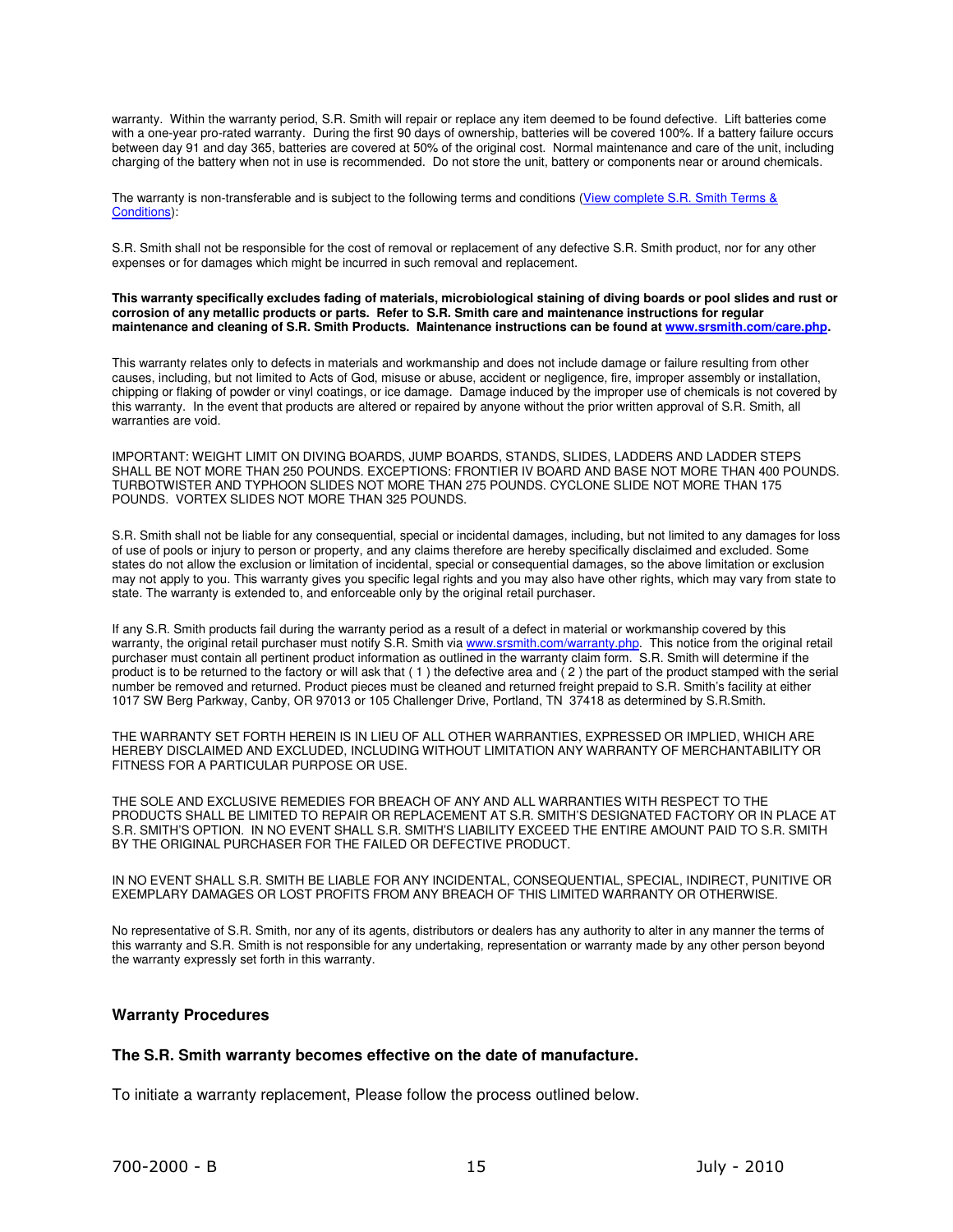## 1. **Take photos of the damaged product.**

a) The photo must include the entire unit (i.e. board and stand or slide from a distance). b) Also include one photo or more of the damaged area.

2. **Remove the serial # sticker from the product.** a) S.R. Smith provides a serial # for every board, stand, slide and rail product we produce. The sticker with the serial number for our boards, stands and slides is a silver, 1" long rectangular sticker found on the side or bottom of the item. The serial # sticker for our rail products is clear and 2" long. It will be found on the inside of the topmost curve.

3. **Attach the photos and the serial # sticker to a written request for replacement under the S.R. Smith warranty.** Please include the following information: a) Product name and description. (i.e.:. board length/color, curve direction of slide, etc.)

b) Date of purchase and/or date of installation.

c) Description of damage.

d) Shipping address with a contact name and phone number.

4. **Return to us by mail or email at** www.srsmith.com/warranty.php **the photos, serial # sticker and your written request to:**

S.R. Smith, LLC PO Box 400 1017 SW Berg Pkwy Canby, OR 97013 Attn: Warranty Specialist

\*\*Please Note: Missing information will result in a processing delay and possibly denial of your claim.

Should you have any questions regarding this process, please contact S.R. Smith's Warranty specialist at 800.824.4387 or email warranty@srsmith.com

#### **Batteries**

All batteries are inspected prior to shipment and should be free from defect. See warranty policy regarding battery replacement due to defect. Batteries have a normal lifespan of between 2-3 years, depending on use and care.

Battery should be charged daily. Do not allow battery to fully discharge, as it will shorten battery life. Whenever battery is removed from Control Box or lift is not in use it is important to connect battery to charger. This ensures battery is fully charged and ready for use.

Do not drop the battery, as it could cause the unit to fail. If the battery case is cracked do not use and replace. Battery has contacts located on the bottom of the housing. Do not place on a conductive surface that can cause a short. During temperature extremes beyond the range of 41 F (5 C) to 104 F (40 C) remove battery and place in a controlled environment.

Keep the Console/Battery Cover installed at all times to prevent moisture from collecting on the Control Box and battery. Excessive moisture collection can affect battery and lift performance and could lead to battery failure and/or the lift failing to operate.

## **BATTERY DISPOSAL**

The battery is recyclable and shall be disposed of in accordance with applicable local, state/provincial or federal/national regulations.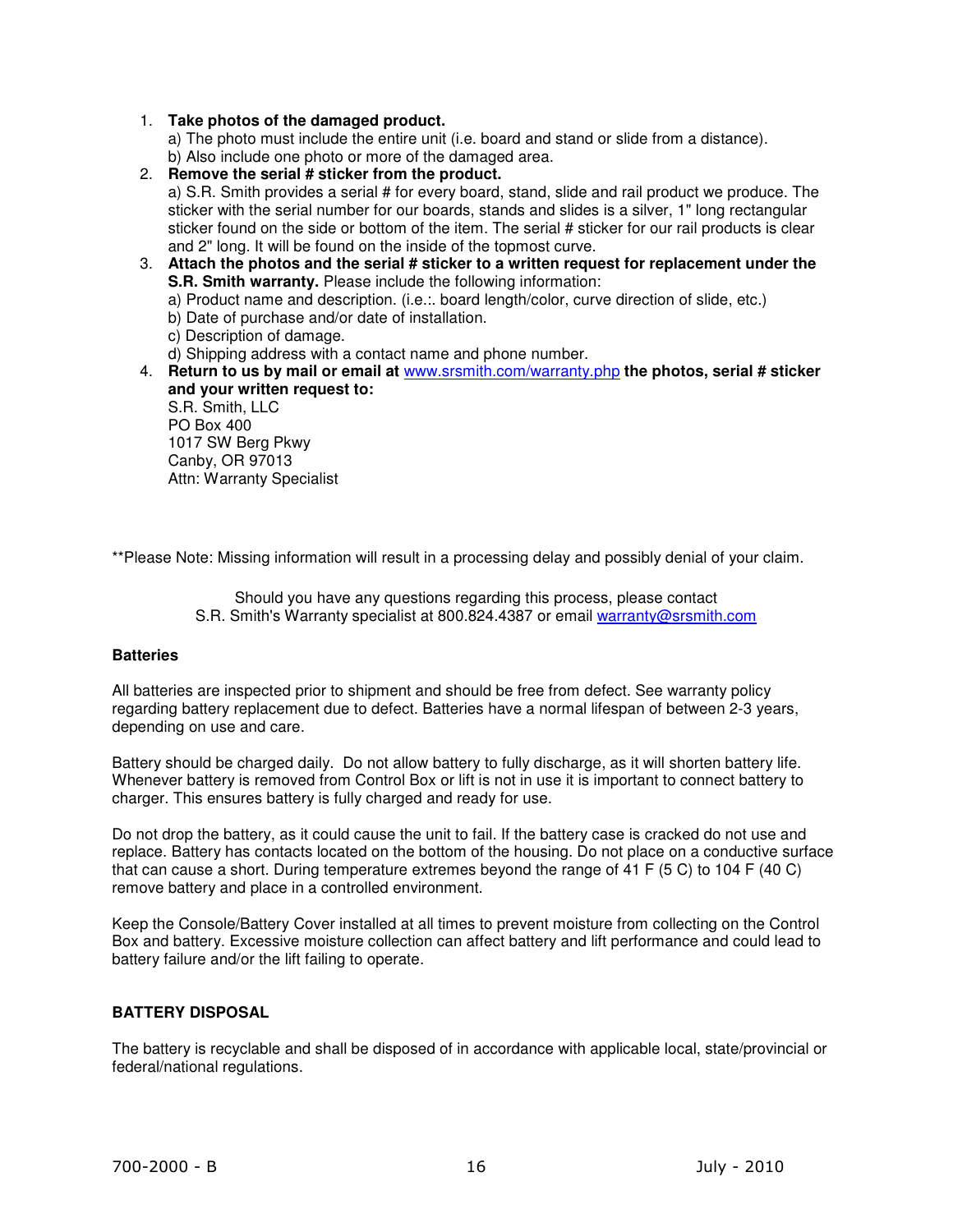#### **SPECIFICATIONS**

**Splash! 300-0000/EU - Splash! Hi-Lo 350-0000/EU - Splash! Extended Reach 370-0000/EU - Splash! Spa 375-0000/EU - Splash! ER Hi-Lo 385-0000/EU** 

# **1. Dimensions/Capacity**

| Overall Height             | 66.25"/168cm                                             |
|----------------------------|----------------------------------------------------------|
| <b>Base Dimensions</b>     | 19.25"/49cm Dia.                                         |
| <b>Total Weight</b>        | 160 lb/72.5 kg                                           |
| Overall Length (footprint) | 90"/229cm (fully extended, with footrest)                |
|                            | 68.75"/176cm (fully retracted, with footrest)            |
|                            | 40"/102cm (in stored position, no footrest)              |
| Power                      | <b>24V DC</b>                                            |
| <b>Battery Life</b>        | 30 cycles (approx.)                                      |
| <b>Lifting Capacity</b>    | 400 lb/181 kg - 300 lb/136 kg (Splash! Extended Reach)   |
| Anchor Reaction Load       |                                                          |
| Vertical                   | 525 lb/238 kg (Splash!/Hi/Lo) 430 lb/195 kg (Splash! ER) |
| Torque                     | 1820 ft lb/2468 NM (Splash!/Hi/Lo)                       |
|                            | 1740 ft lb/2359 NM (Splash! ER)                          |
| <b>Seat Width</b>          | 18.5"/47cm                                               |

## **2. Actuator**

| Lifting     | Screw Type Mechanical Actuator |
|-------------|--------------------------------|
| Max. Thrust | 1680 lb/7472N                  |
| Voltage     | 24V DC                         |
| Max. Amp    | 9                              |
| Max. Speed  | 0.59 inch/sec./1.49cm/sec.     |

## **3. Motor**

| Rotation      | 24 VDC, 13 RMP |
|---------------|----------------|
| Gearing Ratio | 9:1            |

## **4. Battery**

| Power             | 24 VDC, IP65 Gel Lead Acid |
|-------------------|----------------------------|
| Temperature Range | 41 F (5 C) to 104 F (40 C) |

## **5. Range of Motion**

| Lifting    | Variable to configure to each pool. 44"- 58"/112cm - 147cm total |
|------------|------------------------------------------------------------------|
|            | travel from highest to lowest point w/standard actuator.         |
| Seat Depth | $18-20$ "/46cm $-51$ cm below water line.                        |
| Rotation   | $359^{\circ}$                                                    |
|            |                                                                  |

**6. Noise Noise 19. In the set of the United States Constant in Noise level below 50 dB (A), measured according** to DS/EN ISO 3746"